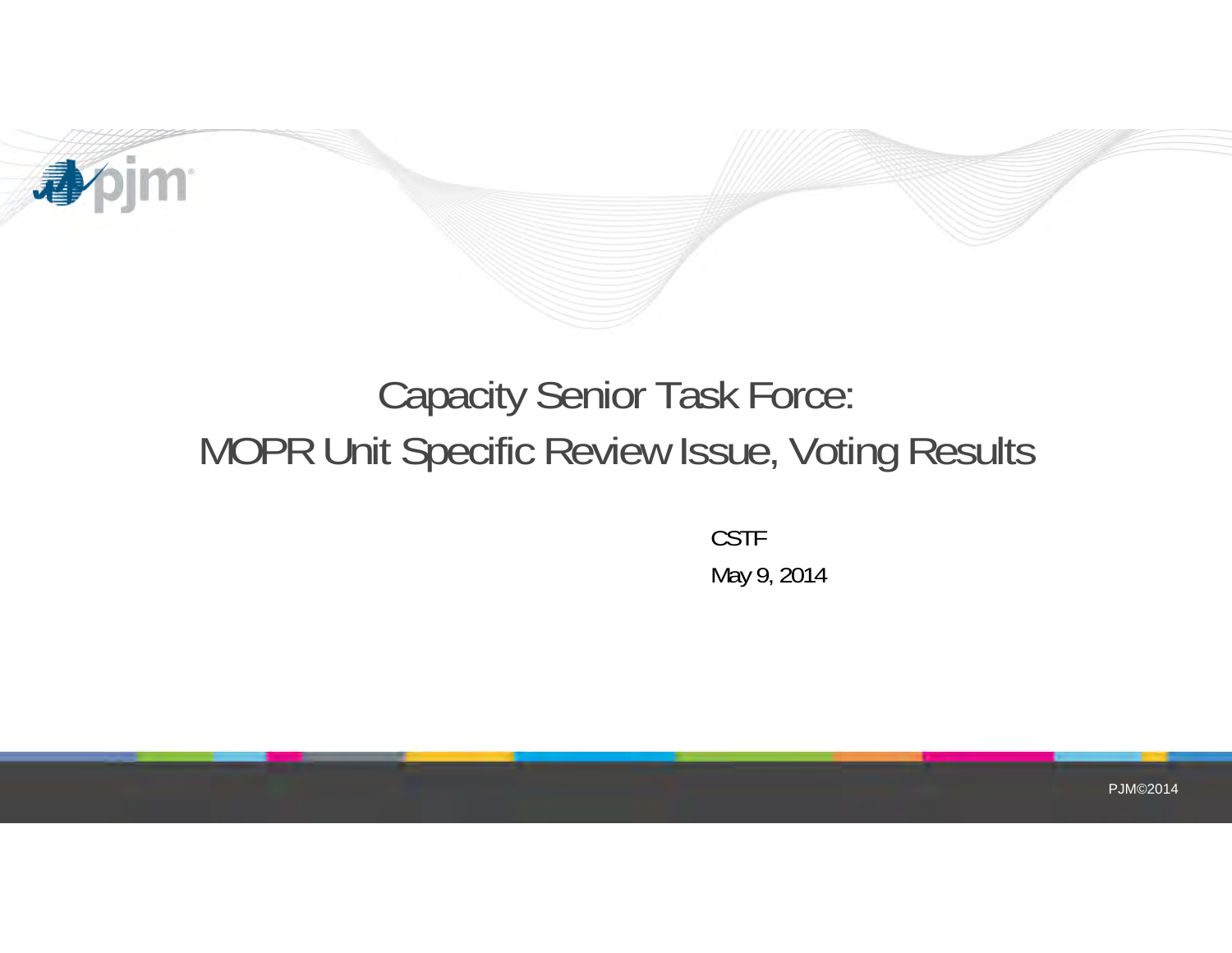



- •Vote open from April 28 – May 7, 2014
- • Open to voting members, affiliates, ex-officio
	- 190 member responses
	- 34 unique respondents

**Vote Question: Can you support making the changes detailed in Package (A, B, C, D)?**

•Respondents able to vote Yes/No/Abstain for each package

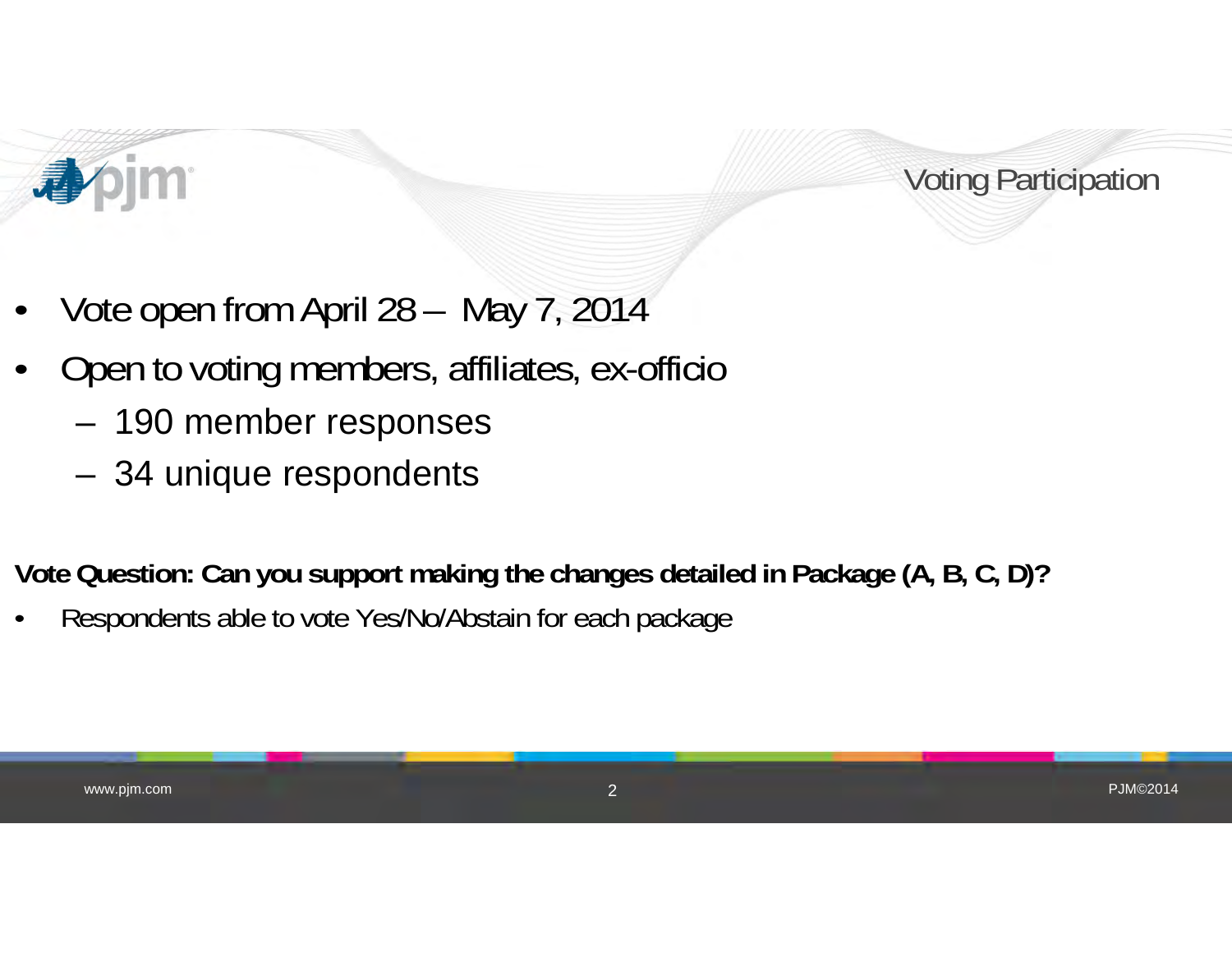

Voting Summary

| <b>Voting</b><br><b>Summary</b> | <b>Package A</b> | Package B | <b>Package C</b> | <b>Package D</b> |
|---------------------------------|------------------|-----------|------------------|------------------|
| Yes                             | 127              | 30        | 46               | 118              |
| <b>No</b>                       | 44               | 154       | 141              | 65               |
| Abstain                         | 19               | 5         | 3                |                  |
| % in Favor                      | 72.27%           | 16.22%    | 24.60%           | 64.48%           |
| Simple<br>Majority              | Yes              | <b>No</b> | <b>No</b>        | <b>Yes</b>       |

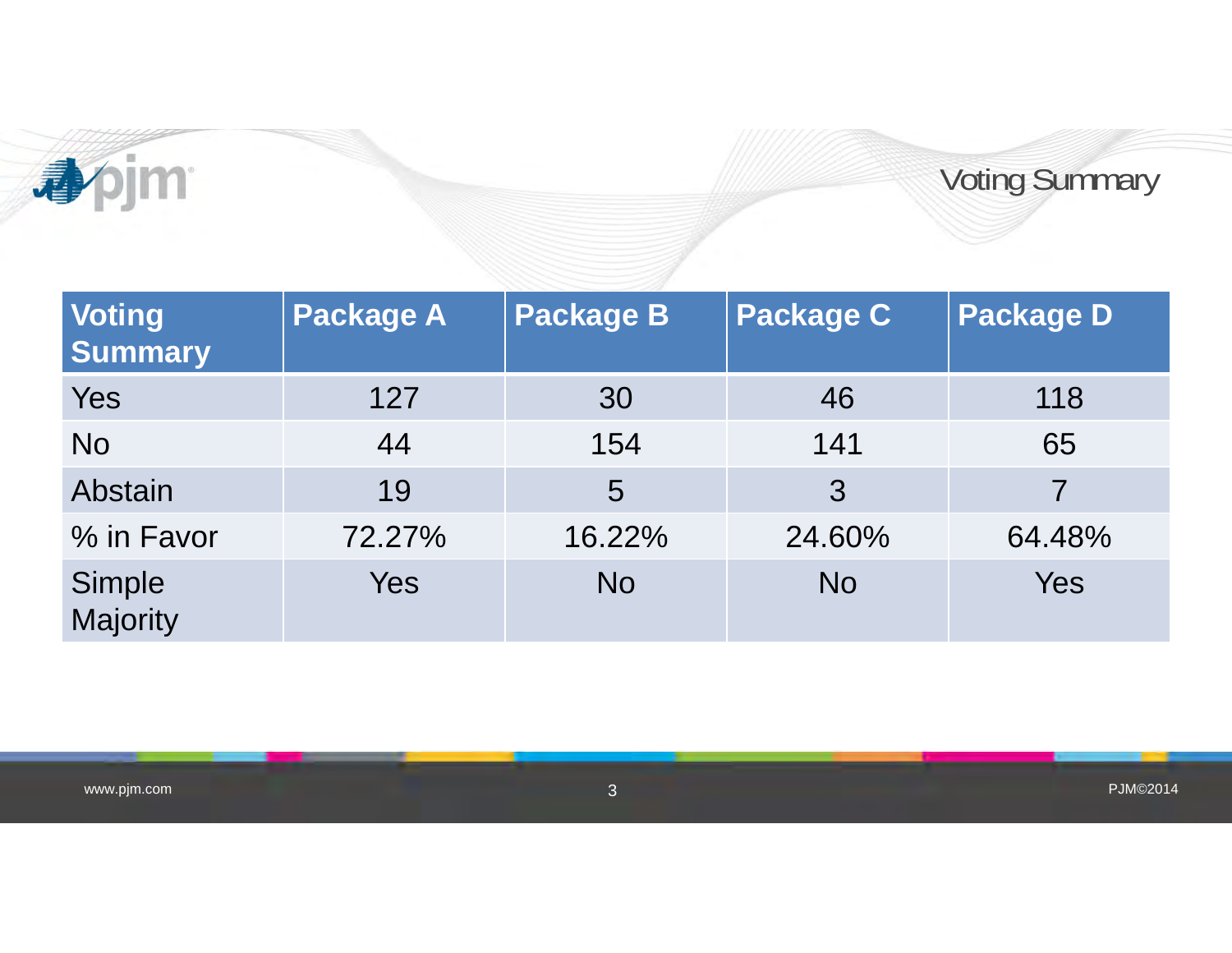

Poll Summary

PJM©2014

**Poll Question: Would you prefer maintaining the status quo rather than making any of the changes detailed in the package proposals?**

| <b>Poll Results</b>    | <b>Status Quo</b> |  |
|------------------------|-------------------|--|
| Yes                    | 46                |  |
| <b>No</b>              | 123               |  |
| Abstain                | 20                |  |
| % in Favor             | 27.06%            |  |
| <b>Simple Majority</b> | No                |  |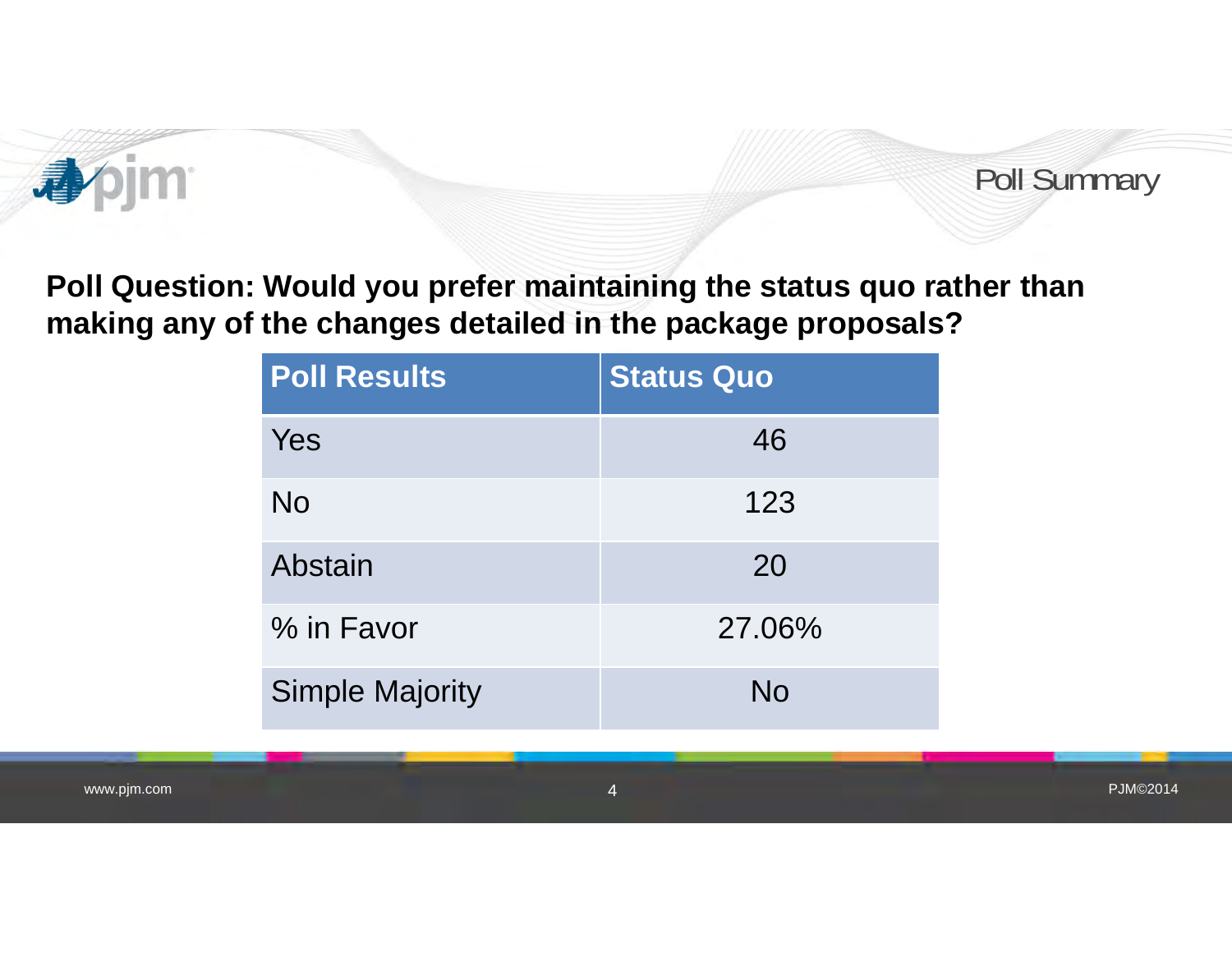



- $\bullet$ Package A will be the Main Motion
- •Package D will be the First Alternate Motion

 $\bullet$ Plan to present at the May 29 MRC meeting